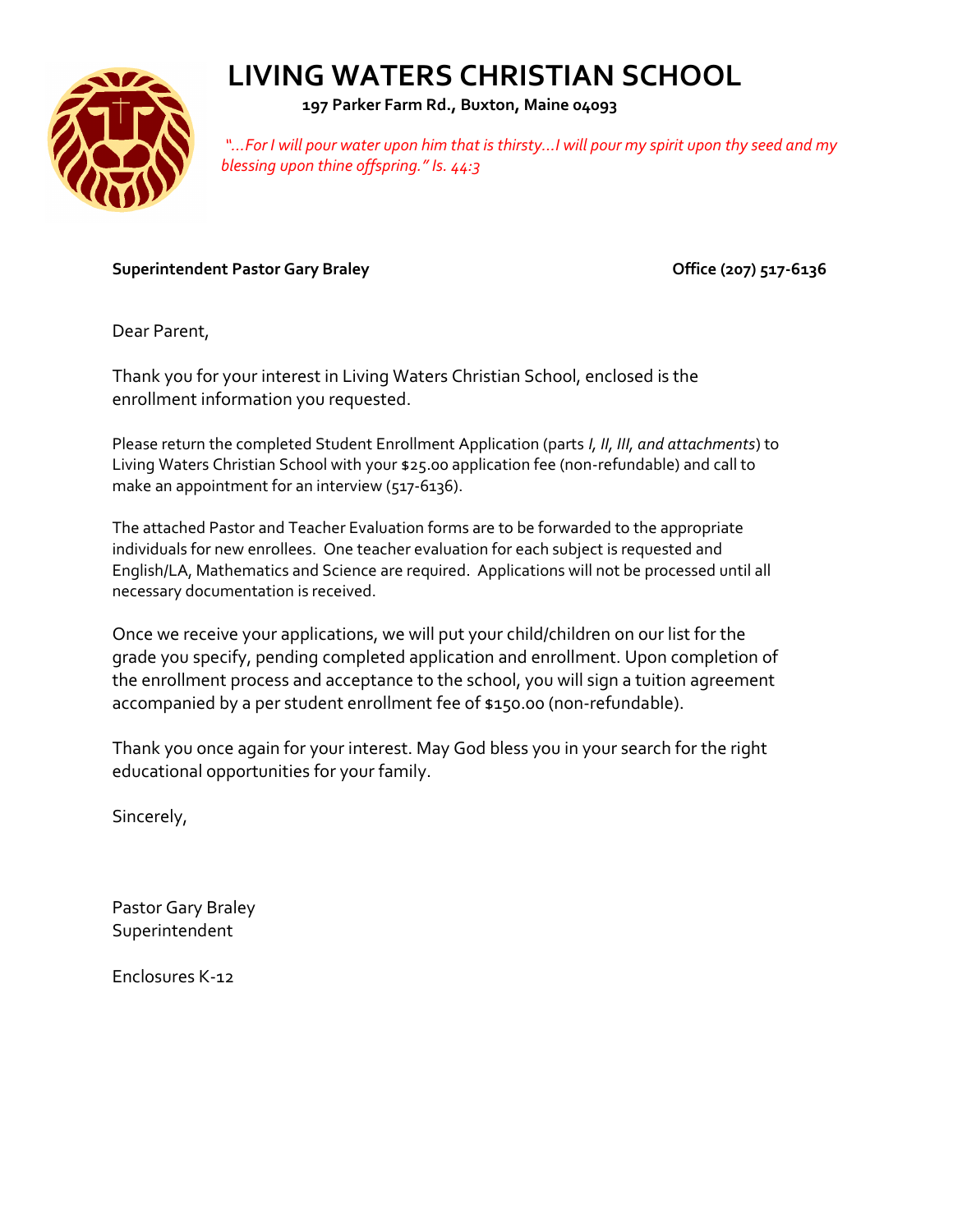**197 Parker Farm Rd., Buxton, Maine 04093**

*"…For I will pour water upon him that is thirsty...I will pour my spirit upon thy seed and my blessing upon thine offspring." Is. 44:3*

**Superintendent Pastor Gary Braley Community Community Community Community Community Community Community Community** 

2015-2016 Academic Year

Dear Parents;

After praying for the school, meeting with the elders of the church, and the staff of the school, we feel we are being led of the Lord to allow students to come to Living Waters Christian School, regardless of their family's financial situation. We know that times are hard and trying for all families. We know that there are families that can afford full tuition, and we need them to continue to pay, but there are families that want their children here and can only afford a portion.

The Lord spoke to me from the book of Acts where they all gave and no one had lack. (Acts  $4:34 \& 35$ ). It wasn't equal giving, but equal sacrifice. In order for this to work, everyone needs to do as much as they possibly can. If we pool our resources together we believe the Lord will honor this step of faith and bless all involved.

If you are a family that would like to attend Living Waters Christian School but cannot afford full tuition, please request our financial aid application. We've partnered with Confidential Financial Services to help in this process. Unlike other financial aid processors, CFS does not tell us how much aid to award; they do provide us with a personal "*Financial Wellbeing Profile*" of your family to assist us in making the specific aid determination in prayerful partnership with you. Once your application is complete we ask you to **prayerfully** consider what you can afford and come meet with us to discuss what your tuition plan would be based on the CFS profile, your budget and **prayer**.

Understanding that it is our goal to continue to work with you to meet your child's education needs within *your* budget, while still meeting ours, open dialog is a crucial component of our tuition model. Without prayer and communication, it just won't work! If your financial situation changes significantly within the school year, we certainly would like to and need to know about it.

Spread the word! You may know families that would thrive in a Christian School environment. If you have not already enrolled, please call today to schedule a visit or have an application package sent to you. With God's grace, our school will be full, so this opportunity will be on a first come- first served basis.

Please pray for the school and families. We seek God's provision in sustaining this school and the preservation of our families.

Pressing forward for Him,

Pastor Gary Braley Superintendent

*Bear ye one another's burdens, and so fulfill the law of Christ* . *Galations 6:2*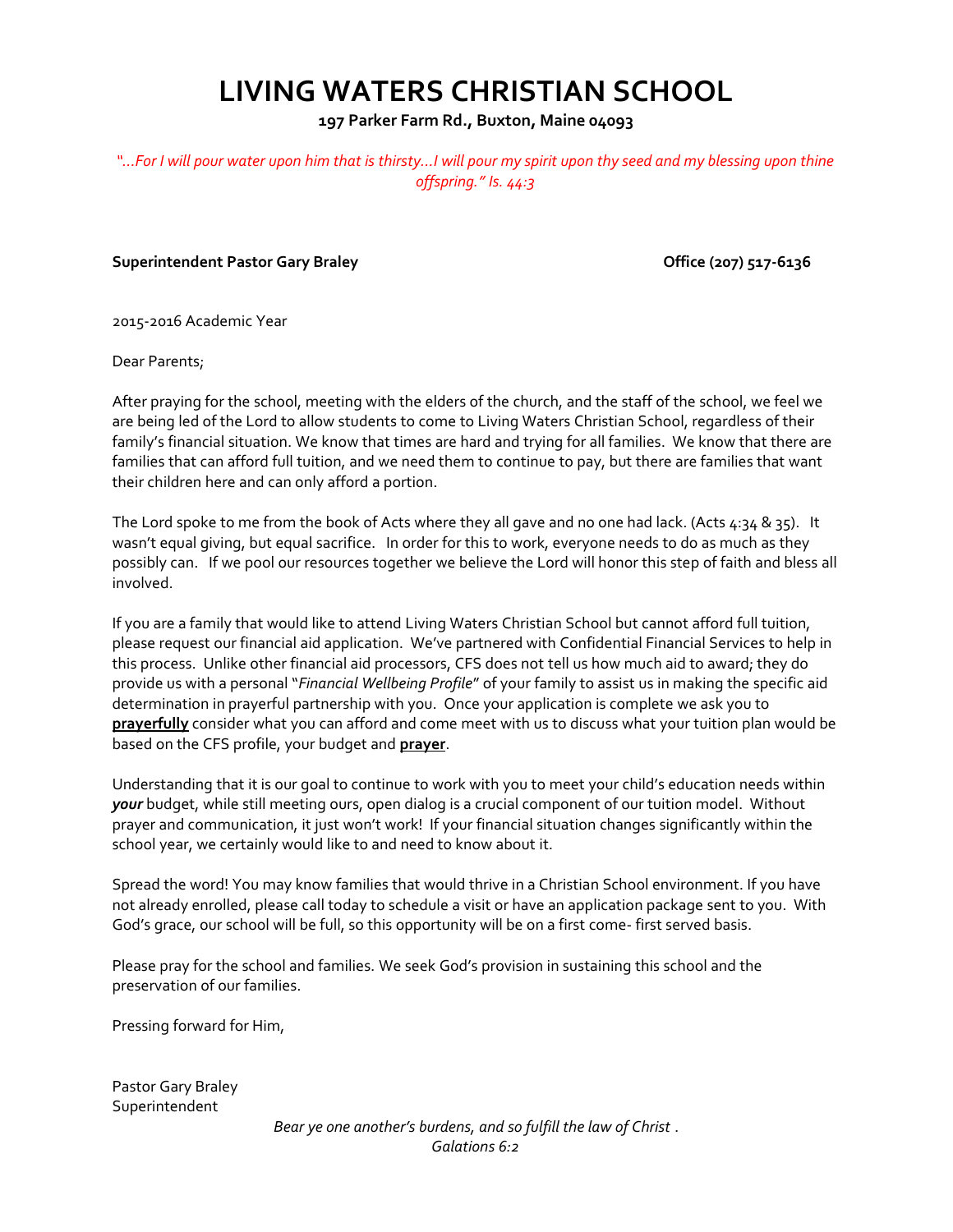

 **197 Parker Farm Rd., Buxton, Maine 04093**

*"…For I will pour water upon him that is thirsty...I will pour my spirit upon thy seed and my blessing upon thine offspring." Is. 44:3*

Superintendent Pastor Gary Braley **Contract Contract Contract Contract Contract Contract Contract Contract Contract Contract Contract Contract Contract Contract Contract Contract Contract Contract Contract Contract Contrac** 

### **STUDENT ENROLLMENT APPLICATION**

Date of Application\_\_\_\_\_\_\_\_\_\_\_\_\_\_\_\_\_\_

**I. Applicant Information** *(To be filled out by parent/guardian of applicant):*

| Applicant's full name___________                                                                           |                                 |                |  |
|------------------------------------------------------------------------------------------------------------|---------------------------------|----------------|--|
|                                                                                                            | (First) (Middle)                | (Last)         |  |
|                                                                                                            | (Street) (Town) (State) (Zip)   |                |  |
|                                                                                                            |                                 |                |  |
|                                                                                                            |                                 |                |  |
|                                                                                                            |                                 |                |  |
| (First) (Last)                                                                                             |                                 | (First) (Last) |  |
|                                                                                                            |                                 |                |  |
|                                                                                                            |                                 |                |  |
|                                                                                                            |                                 |                |  |
|                                                                                                            |                                 |                |  |
|                                                                                                            | (Name of Church) (Denomination) |                |  |
| II. Referral/Previous School Information                                                                   |                                 |                |  |
| Who referred you or, what was your source of information regarding our school? ____________________        |                                 |                |  |
|                                                                                                            |                                 |                |  |
|                                                                                                            |                                 |                |  |
|                                                                                                            |                                 |                |  |
|                                                                                                            |                                 |                |  |
| Reason for Transfer (leave blank for Kindergarten) Briefly explain the reason for the applicant's transfer |                                 |                |  |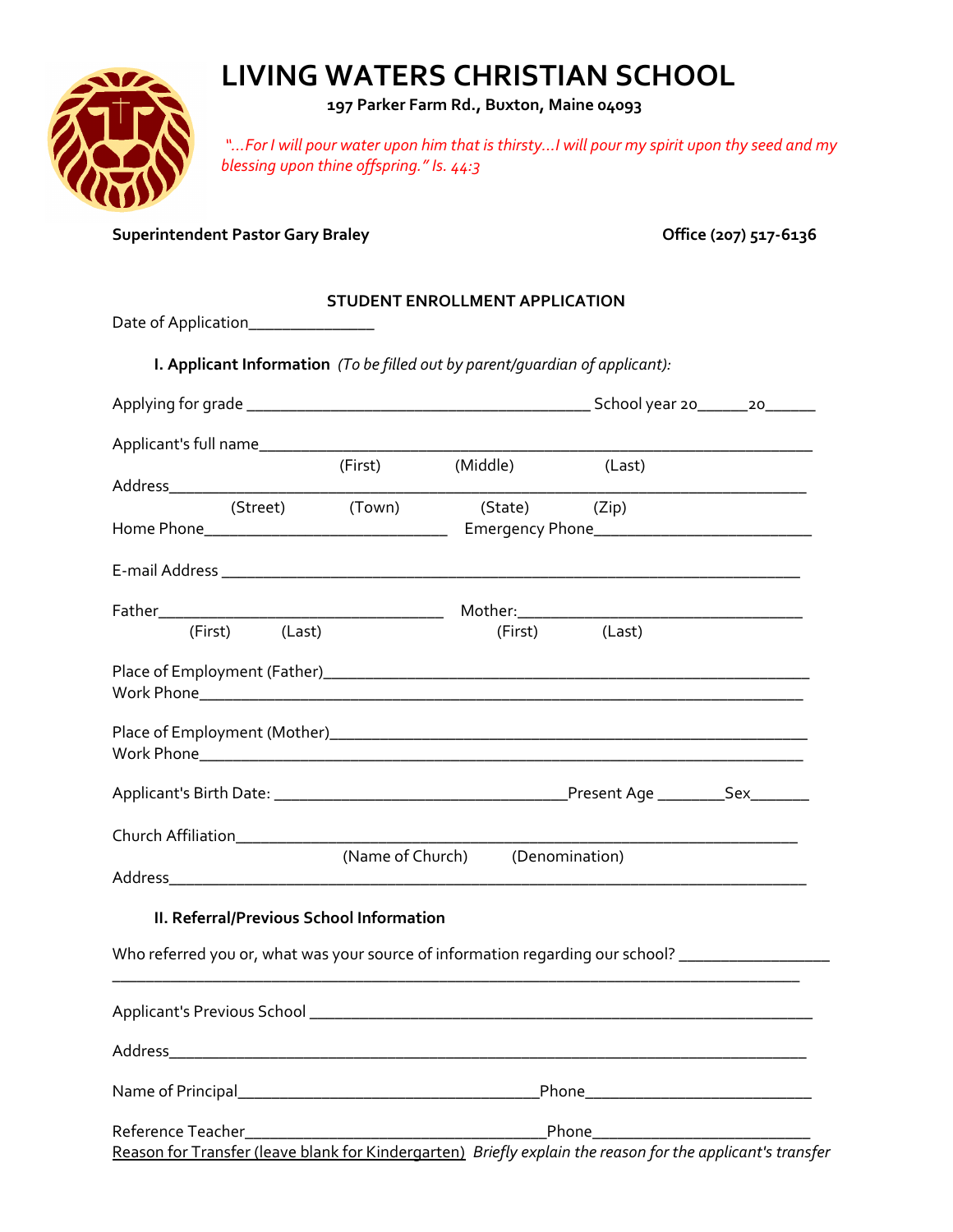### *to Living Waters Christian School (Use back side if needed)* **III. Secondary Level Student Only**

In order for us to know you better, we would like you to answer the following questions. Your responses will enable us to accurately assess your possible placement in our school community.

1. Please give a testimony concerning your relationship with Jesus Christ (*(Use back side if needed)*

2. Why do you wish to become a student at Living Waters Christian School?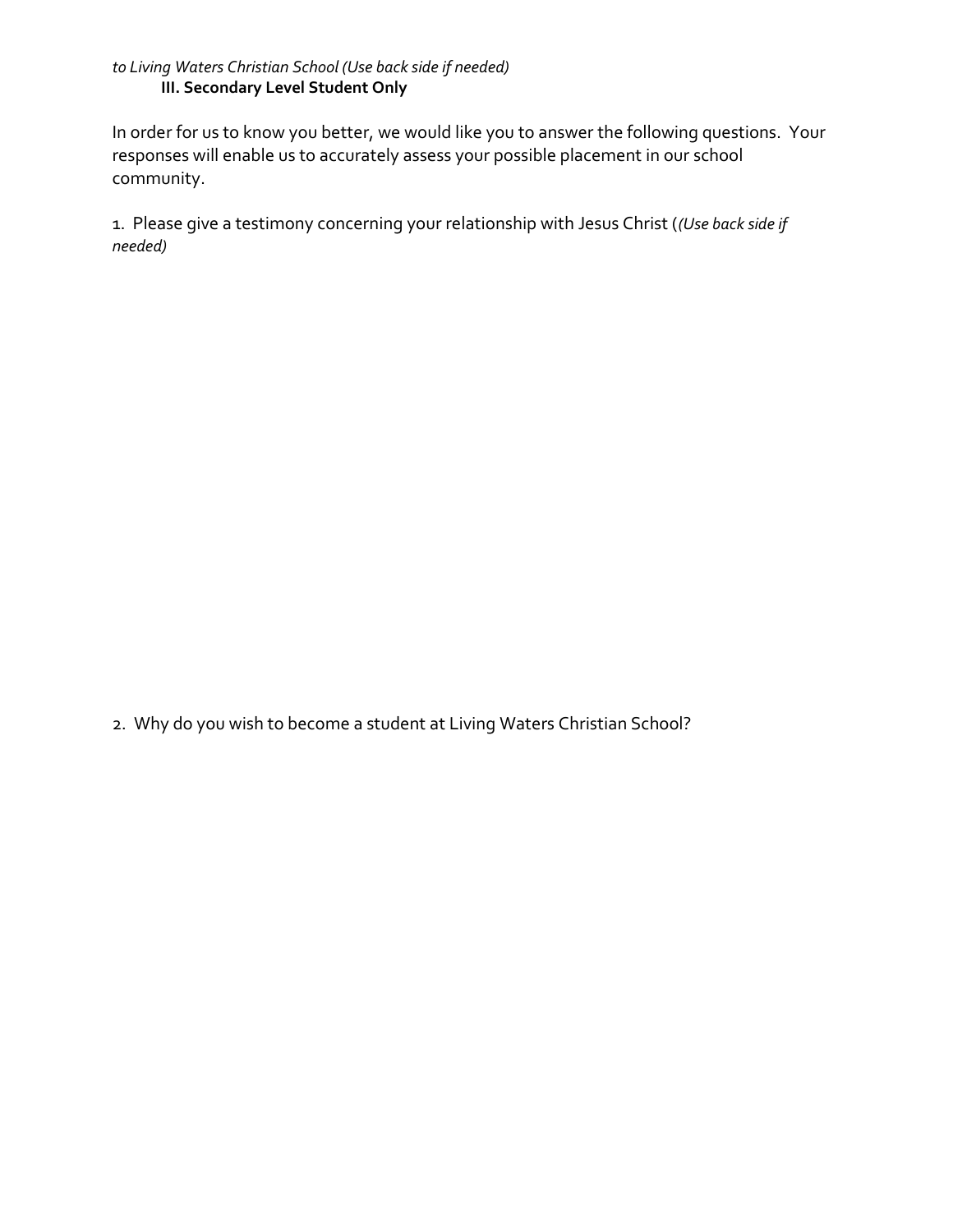3. What do you believe you could bring to Living Waters Christian School?

4. What do you believe Living Waters Christian School can bring to your life?

Additional Comments:

At the secondary level, we want to continue to teach responsible behavior, therefore, we require that each student carefully read and sign the following:

To the applicant (please read carefully before signing):

"In making this application, I understand that Living Waters Christian School seeks to uphold Christian moral and ethical standards in every phase of its program. Therefore, I recognize that I am expected to abide by all Biblical absolutes and to abstain from tobacco, alcoholic beverages, profanity, dishonesty, body piercings, tattoos, and from other undesirable practices which are considered to be harmful to health and character.

Furthermore, I realize that registration at Living Waters Christian School implies that I not only will comply with its rules and regulations, but that I will seek to do my part to maintain a Christian atmosphere in the school and at all of its activities away from school.

\_\_\_\_\_\_\_\_\_\_\_\_\_\_\_\_\_\_\_\_\_\_\_\_\_\_\_\_\_ \_\_\_\_\_\_\_\_\_\_\_\_\_\_\_\_\_\_\_\_\_\_

\_\_\_\_\_\_\_\_\_\_\_\_\_\_\_\_\_\_\_\_\_\_\_\_\_\_\_\_\_ \_\_\_\_\_\_\_\_\_\_\_\_\_\_\_\_\_\_\_\_\_\_

Student's Signature Date

Parent's Signature Date

*Thank you for applying to Living Waters Christian School*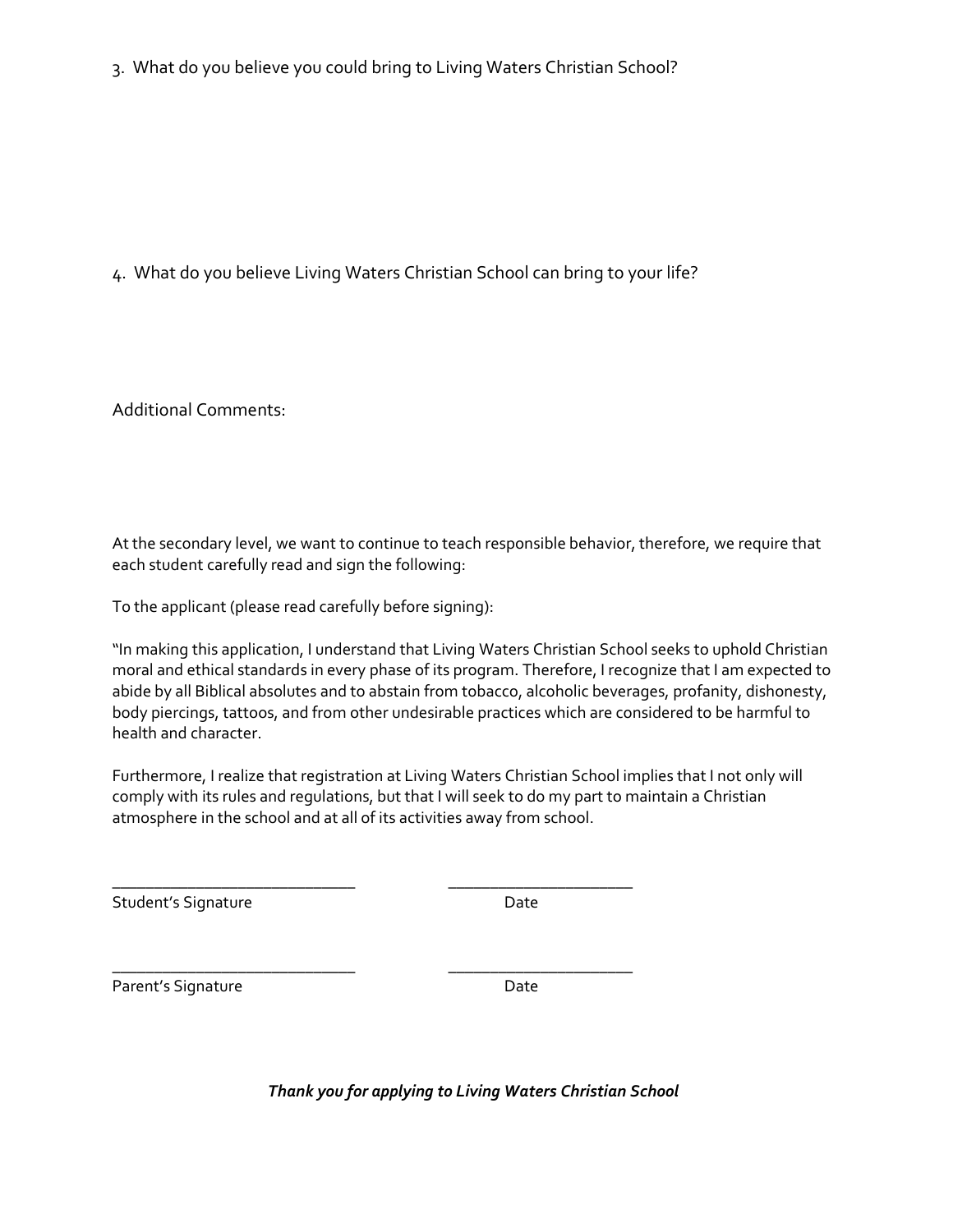

 **197 Parker Farm Rd., Buxton, Maine 04093**

 *"…For I will pour water upon him that is thirsty... I will pour my spirit upon thy seed and my blessing upon thine offspring." Is. 44:3*

#### Superintendent Pastor Gary Braley **Communist Communist Communist Communist Communist Communist Communist Communist Communist Communist Communist Communist Communist Communist Communist Communist Communist Communist Communi**

Dear Fellow Teacher (s);

 \_\_\_\_\_\_\_\_\_\_\_\_\_\_\_\_\_\_\_\_\_\_\_\_\_\_has applied for enrollment at Living Waters Christian School. Since you are his/her most current teacher (s), would you please respond to the following informational questions and mail your response to us: Your response will be kept confidential.

How would you rate this student's academic abilities in each subject area you teach?

| Subject (s)  | Excellent | Very Good | Average | Weak |
|--------------|-----------|-----------|---------|------|
| $\mathbf{1}$ |           |           |         |      |
| 2.           |           |           |         |      |
| っ            |           |           |         |      |

To your knowledge does this student have a learning disability? Yes \_\_\_\_No\_\_\_\_ (If yes, please explain)

\_\_\_\_\_\_\_\_\_\_\_\_\_\_\_\_\_\_\_\_\_\_\_\_\_\_\_\_\_\_\_\_\_\_\_\_\_\_\_\_\_\_\_\_\_\_\_\_\_\_\_\_\_\_\_\_\_\_\_\_\_\_\_\_\_\_\_\_\_\_\_\_\_\_\_\_\_\_\_\_\_\_\_\_\_\_\_\_\_\_\_\_

|                   | How would you rate this student's ability to learn? |                                                                |                                                                                                                                                                                                       |
|-------------------|-----------------------------------------------------|----------------------------------------------------------------|-------------------------------------------------------------------------------------------------------------------------------------------------------------------------------------------------------|
|                   | ◆ Excellent ◆ Very Good → Average → Fair            |                                                                | $\bullet$ Poor                                                                                                                                                                                        |
|                   | Please rate this students' behavior:                |                                                                |                                                                                                                                                                                                       |
|                   |                                                     |                                                                | ◆ Excellent → Very Good → Average → Fair (Some problems → Poor (Many Problems<br>please explain) blease explain)                                                                                      |
|                   |                                                     |                                                                |                                                                                                                                                                                                       |
|                   |                                                     |                                                                | On a scale of 1-5; 1 being poor and 5 the best, how would you rate this students relations with:<br>To your knowledge has this student ever done anything illegal? Yes_____(Please explain) No_______ |
|                   |                                                     |                                                                |                                                                                                                                                                                                       |
|                   |                                                     |                                                                | Is there anything else you can tell us about this student which would help us in evaluating his/her candidacy?                                                                                        |
|                   |                                                     |                                                                | <u> 1989 - Johann Stoff, amerikansk politiker (d. 1989)</u>                                                                                                                                           |
|                   |                                                     |                                                                |                                                                                                                                                                                                       |
| Please return to: |                                                     | <b>Admissions Department</b><br>Living Waters Christian School | Thank you for your assistance. May God bless you as you teach.                                                                                                                                        |

Living Waters Christian School 197 Parker Farm Rd. Buxton, Maine 04093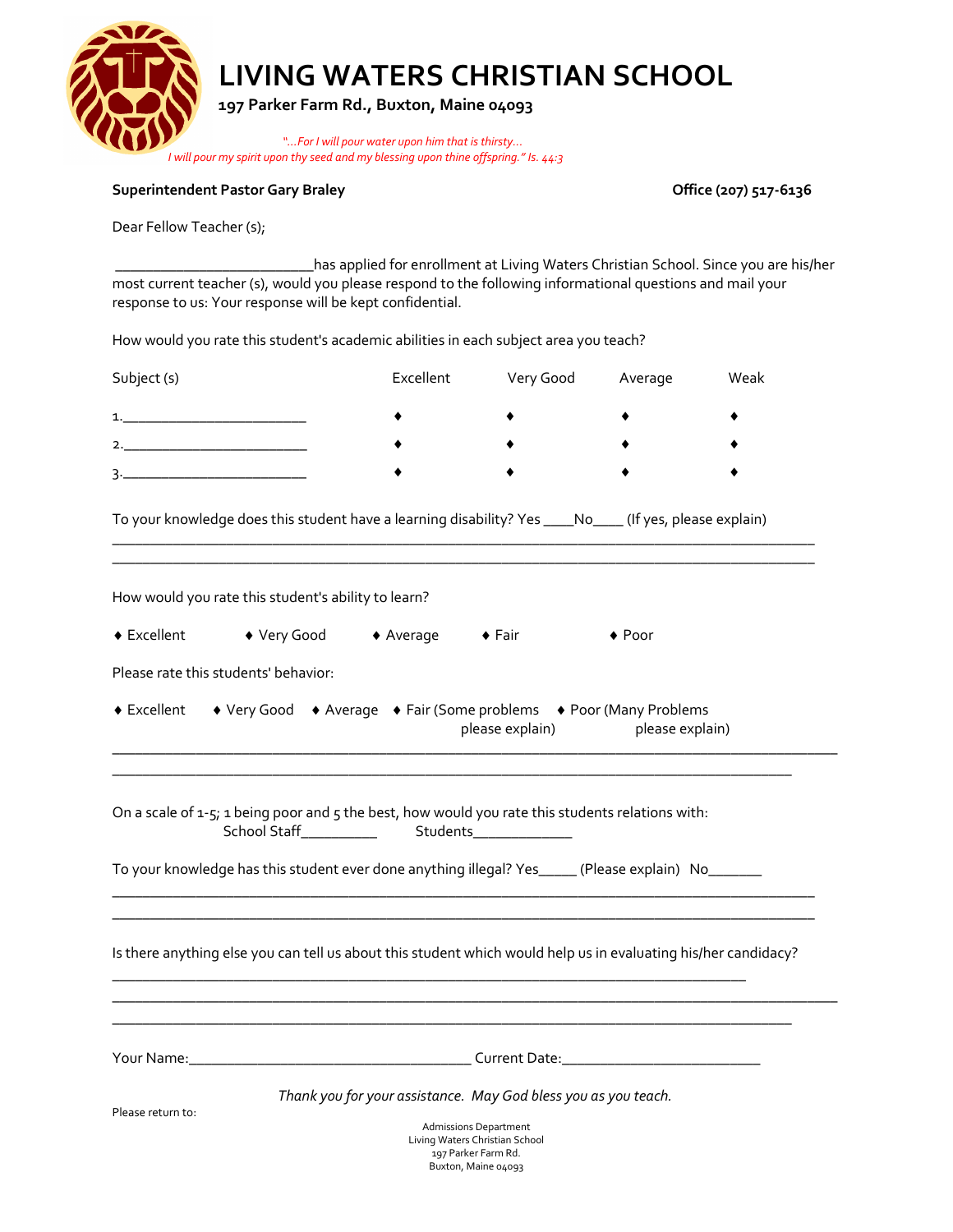

 **197 Parker Farm Rd., Buxton, Maine 04093**

*"…For I will pour water upon him that is thirsty...I will pour my spirit upon thy seed and my blessing upon thine offspring." Is. 44:3*

Superintendent Pastor Gary Braley **Communist Communist Communist Communist Communist Communist Communist Communist Communist Communist Communist Communist Communist Communist Communist Communist Communist Communist Communi** 

Dear Pastor

 has applied for admissions to Living Waters Christian School. It would be very helpful to us in evaluating this student, if you would give us your personal insight about the following issues. Your answers will be kept confidential. Thank you for your time and assistance. May God bless you in your ministry.

### **Personal Data**

1. How long have you known the candidate? \_\_\_\_\_\_\_\_\_\_\_ Family?\_\_\_\_\_\_\_\_

2. In what respect have you known the candidate and/or his family?\_\_\_\_\_\_\_\_\_\_\_\_\_\_

3. How involved would you say the candidate and/or his family are with the ministry of your church? (Please explain)

\_\_\_\_\_\_\_\_\_\_\_\_\_\_\_\_\_\_\_\_\_\_\_\_\_\_\_\_\_\_\_\_\_\_\_\_\_\_\_\_\_\_\_\_\_\_\_\_\_\_\_\_\_\_\_\_\_\_\_\_\_\_\_\_\_\_\_\_\_\_\_

- 
- ◆ Regularly Involved → Deeply Involved
- ◆ Uninvolved **◆ Nominally Involved** 
	-

*Comment:*

4. From your observation, would you say that this candidate has had a salvation experience?

◆ Definitely → Not sure → No

*Comment:*

5. From your observation, would you say that this candidate is growing in his/her relationship with Jesus Christ?

◆ Definitely → Not sure → No

*Comment:*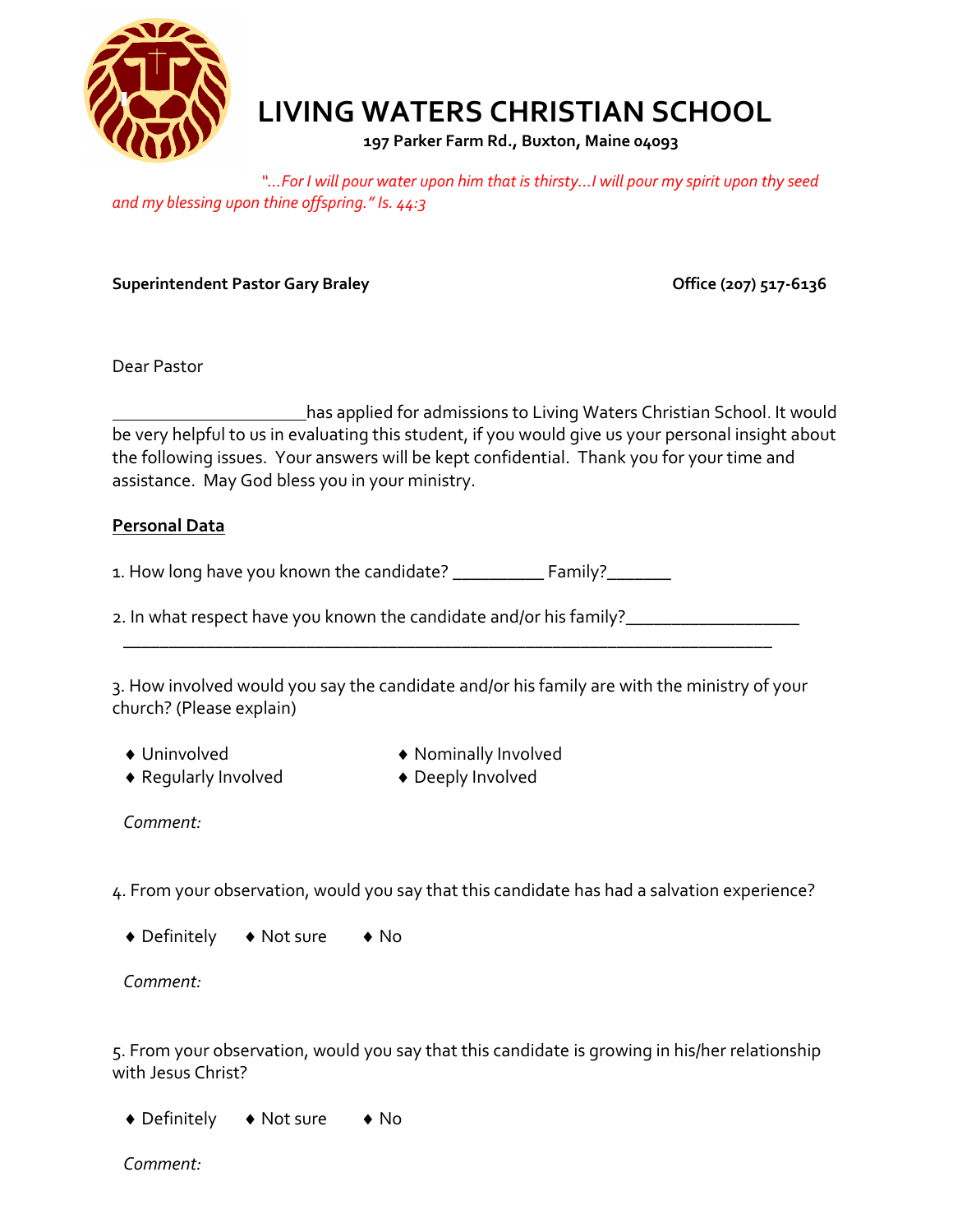### **Character**

Please check the one which most closely assesses the candidate.

| Moral Standards                                                          | $\bullet$ Excellent $\bullet$ Average $\bullet$ Poor |                                                                                |                                                      |  |
|--------------------------------------------------------------------------|------------------------------------------------------|--------------------------------------------------------------------------------|------------------------------------------------------|--|
| <b>Behavior</b>                                                          |                                                      |                                                                                | $\bullet$ Excellent $\bullet$ Average $\bullet$ Poor |  |
| Maturity                                                                 |                                                      |                                                                                | $\bullet$ Excellent $\bullet$ Average $\bullet$ Poor |  |
| Peer Relationship                                                        | $\bullet$ Excellent $\bullet$ Average $\bullet$ Poor |                                                                                |                                                      |  |
| Relationship w/Adults                                                    |                                                      | $\bullet$ Excellent $\bullet$ Average                                          | $\bullet$ Poor                                       |  |
| <b>Church Involvement</b><br>Attendance at Church<br>Attendance at Youth |                                                      | $\bullet$ Excellent $\bullet$ Average<br>$\bullet$ Excellent $\bullet$ Average | $\bullet$ Poor<br>$\bullet$ Poor                     |  |
| Activities                                                               |                                                      |                                                                                |                                                      |  |
| Church Ministry<br>Involvement                                           | $\bullet$ Excellent $\bullet$ Average                |                                                                                | $\bullet$ Poor                                       |  |

Is this candidate involved in an area of Christian Service?

When issues of doctrinal distinction arise we encourage the student (s) to speak to their parents and/or pastor for their answers. It is our desire to assist the local church in every way, so we encourage our staff and students to support their local church and pastor.

\_\_\_\_\_\_\_\_\_\_\_\_\_\_\_\_\_\_\_\_\_\_\_\_\_\_\_\_\_\_\_\_\_\_\_\_\_\_\_\_\_\_\_\_\_\_\_\_\_\_\_\_\_\_\_\_\_\_\_\_\_\_\_\_\_\_\_\_\_\_\_\_\_

\_\_\_\_\_\_\_\_\_\_\_\_\_\_\_\_\_\_\_\_\_\_\_\_\_\_\_\_\_\_\_\_\_\_\_\_\_\_\_\_\_\_\_\_\_\_\_\_\_\_\_\_\_\_\_\_\_\_\_\_\_\_\_\_\_\_\_\_\_\_\_\_\_\_\_\_\_\_\_ \_\_\_\_\_\_\_\_\_\_\_\_\_\_\_\_\_\_\_\_\_\_\_\_\_\_\_\_\_\_\_\_\_\_\_\_\_\_\_\_\_\_\_\_\_\_\_\_\_\_\_\_\_\_\_\_\_\_\_\_\_\_\_\_\_\_\_\_\_\_\_\_\_\_\_\_\_\_\_

| Nar<br>$\ddot{\phantom{0}}$<br>. . | $\sim$<br>. . |
|------------------------------------|---------------|
| $7$ hun<br>-----<br>---            | ້             |

Please return to:

Admissions Department Living Waters Christian School 197 Parker Farm Rd. Buxton, Maine 04093